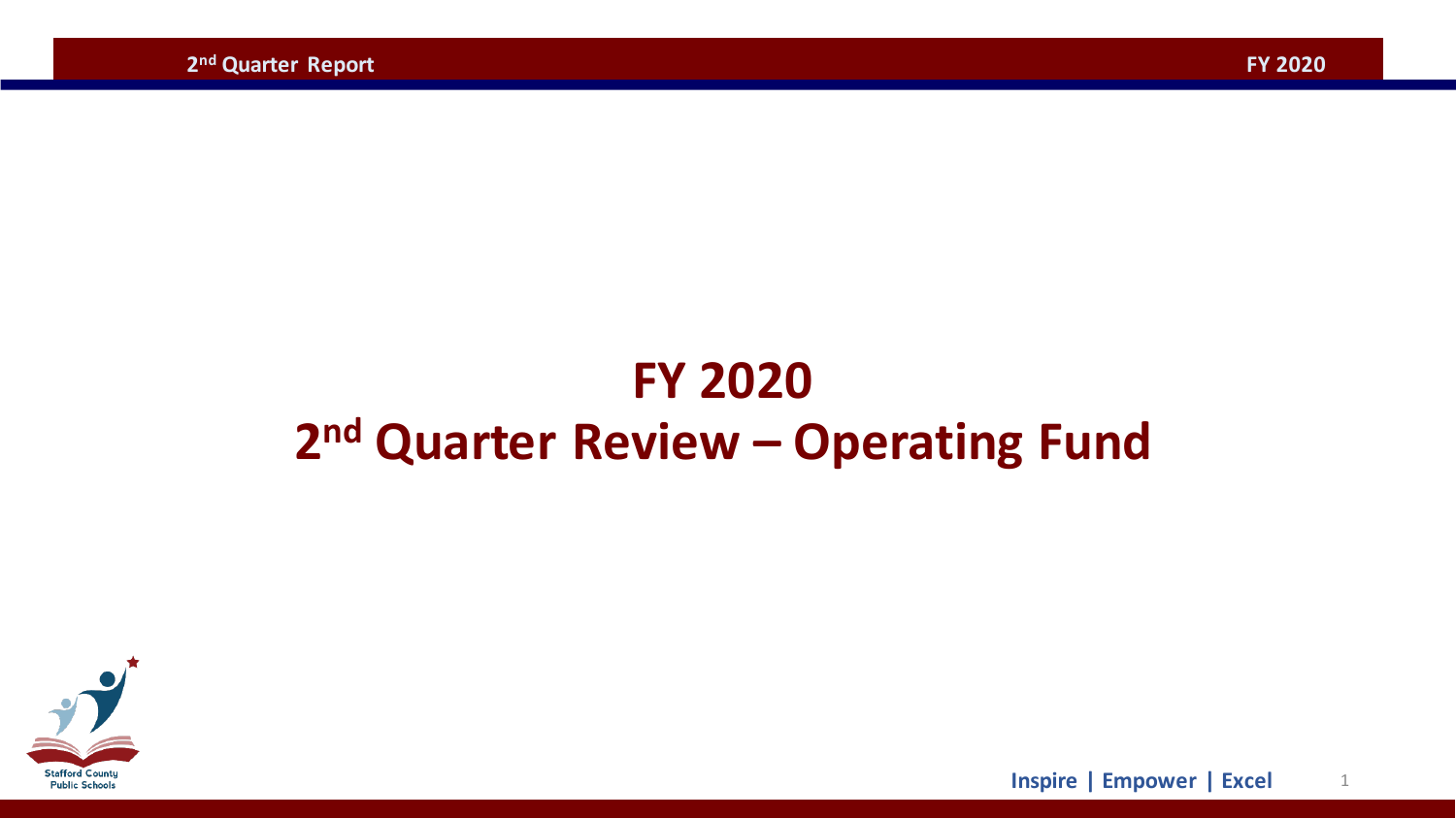#### **Revenues**

# • State Revenues

- Projections Updated December 2019
	- State ADM Projection (K-12): 29,508
	- Budgeted ADM: 29,351
	- Increase in State funding \$1.3 million
- Federal Funding
	- Project an increase of \$250k
- •Other / Local Revenues Tracking as Expected

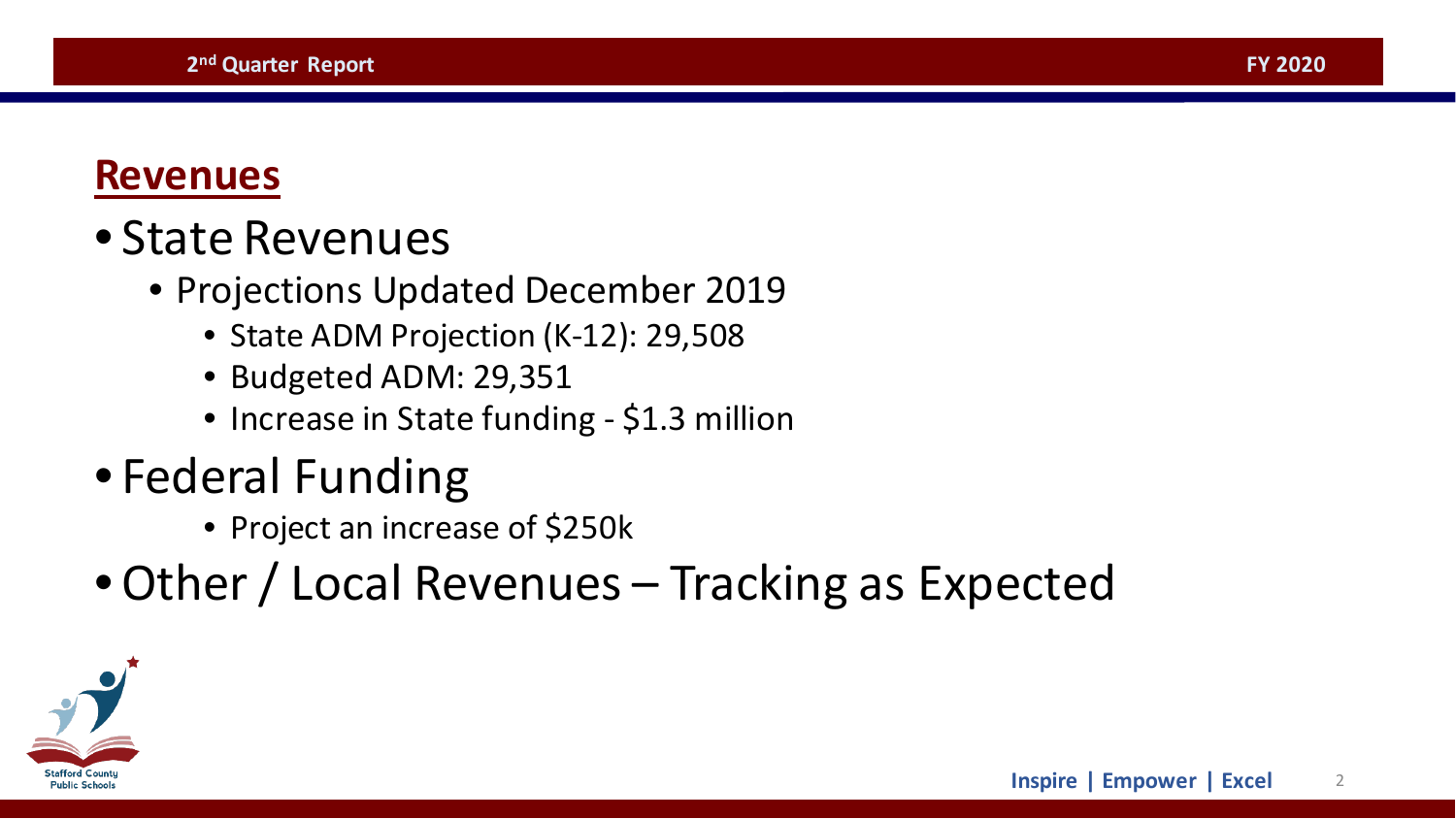# **Enrollment – Design Capacity Utilization**

| <b>School</b>     | Capacity <sup>1</sup> | <b>Enrollment</b><br>9/30/2018 | <b>Projected</b><br>2019-20 | <b>Enrollment</b><br>9/30/2019 | <b>Enrollment</b><br>12/20/2019 | <b>Utilization</b> |
|-------------------|-----------------------|--------------------------------|-----------------------------|--------------------------------|---------------------------------|--------------------|
|                   |                       |                                |                             |                                |                                 |                    |
| <b>Elementary</b> | 14,609                | 12,476                         | 12,635                      | 12,665                         | 12,728                          | 87.1%              |
|                   |                       |                                |                             |                                |                                 |                    |
| <b>Middle</b>     | 8,170                 | 6,932                          | 7,252                       | 7,186                          | 7,221                           | 88.4%              |
|                   |                       |                                |                             |                                |                                 |                    |
| <b>High</b>       | 10,650                | 9,497                          | 9,521                       | 9,725                          | 9,670                           | 90.8%              |
|                   |                       |                                |                             |                                |                                 |                    |
| <b>Division</b>   | 33,429                | 28,905                         | 29,408                      | 29,576                         | 29,619                          | 88.6%              |

Notes:

 $1$  Design capacity used at the elementary, middle and high levels.

Elementary enrollment excludes Pre-Kindergarten.

SCPS Budgeted 2019-2020 Average Daily Membership (ADM) is 29,351.

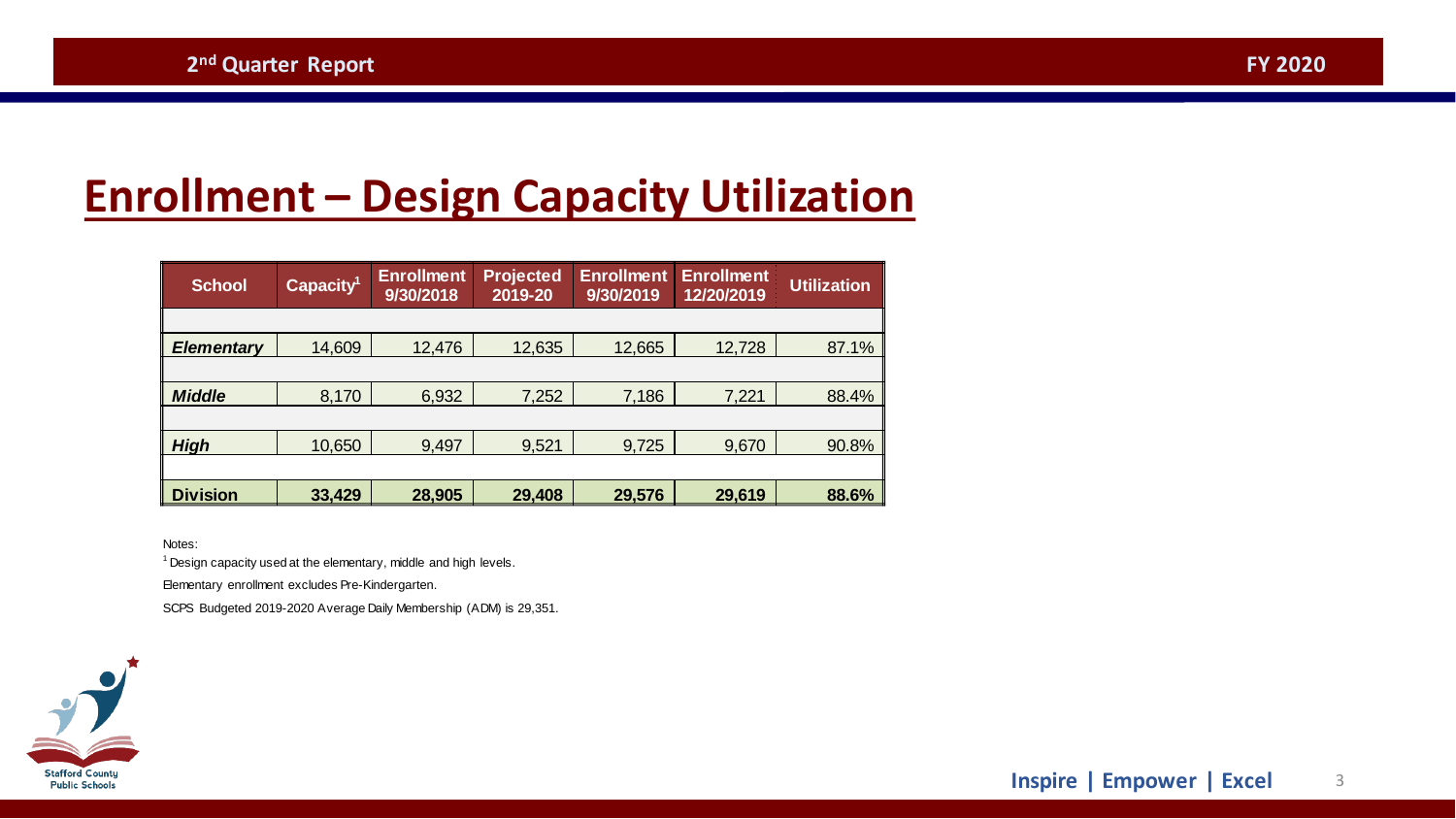# **Enrollment – Program Capacity Utilization**

| <b>School</b>     | Capacity <sup>1</sup> | <b>Enrollment</b><br>9/30/2018 | <b>Projected</b><br>2019-20 | <b>Enrollment</b><br>9/30/2019 | <b>Enrollment</b><br>12/20/2019 | <b>Utilization</b> |  |  |  |
|-------------------|-----------------------|--------------------------------|-----------------------------|--------------------------------|---------------------------------|--------------------|--|--|--|
|                   |                       |                                |                             |                                |                                 |                    |  |  |  |
| <b>Elementary</b> | 13,966                | 12,476                         | 12,635                      | 12,665                         | 12,728                          | 91.1%              |  |  |  |
|                   |                       |                                |                             |                                |                                 |                    |  |  |  |
| <b>Middle</b>     | 8,170                 | 6,932                          | 7,252                       | 7,186                          | 7,221                           | 88.4%              |  |  |  |
|                   |                       |                                |                             |                                |                                 |                    |  |  |  |
| <b>High</b>       | 10,650                | 9,497                          | 9,521                       | 9,725                          | 9,670                           | 90.8%              |  |  |  |
|                   |                       |                                |                             |                                |                                 |                    |  |  |  |
| <b>Division</b>   | 32,786                | 28,905                         | 29,408                      | 29,576                         | 29,619                          | 90.3%              |  |  |  |

Notes:

<sup>1</sup> Program capacity used at the elementary level. Design capacity at middle and high levels.

Elementary enrollment excludes Pre-Kindergarten.

SCPS Budgeted 2019-2020 Average Daily Membership (ADM) is 29,351.

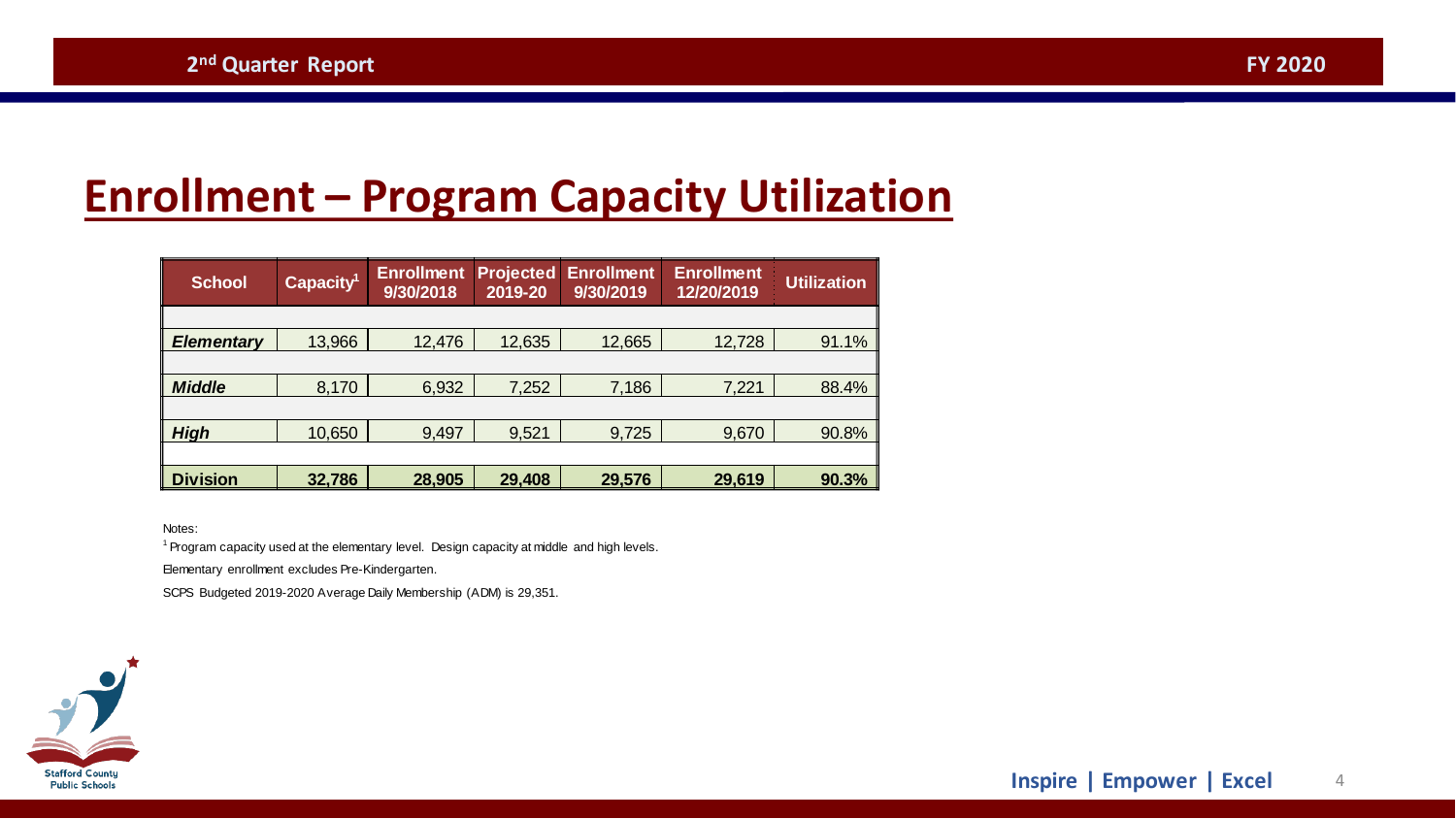#### **Expenditures**

- Expenditures are tracking within accepted variance
	- Expended 47.3% of overall budget
- Salaries and Benefits (based on vacancies) are trending similarly to prior years
	- Increased budgeted salary lapse in 2020
	- Similar vacancy numbers will result in similar savings
		- Funded bus driver enhancement
		- Currently only 1/2 driver FTE short
		- Continuing multiple job fairs (drivers and teachers)
	- Health benefit expenditures are in line
- Funded Contingency Current Balance: \$208k

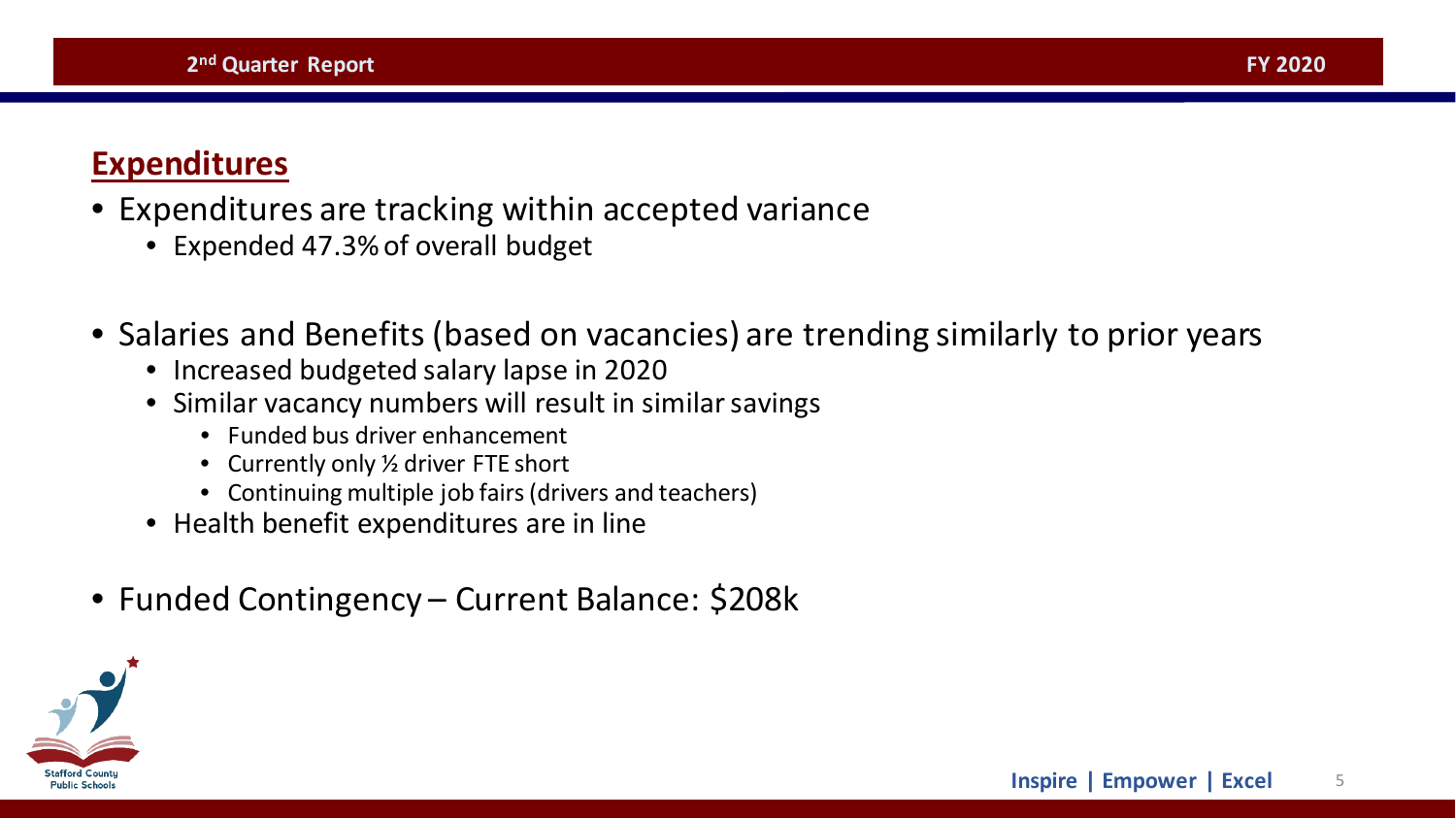### <span id="page-5-0"></span>**Staffing**

- Licensed Staff/Teacher Vacancies
	- 59.0 as of 12/31/2019

| • Long term substitute                                       | 34        |  |
|--------------------------------------------------------------|-----------|--|
| • Internal coverage (generally extra periods by FT teachers) |           |  |
| • Itinerant teacher coverage                                 |           |  |
| • Paraprofessionals                                          |           |  |
| • Contracted Services                                        | <u> Қ</u> |  |
| • No sub required                                            |           |  |
| • Other coverage                                             |           |  |

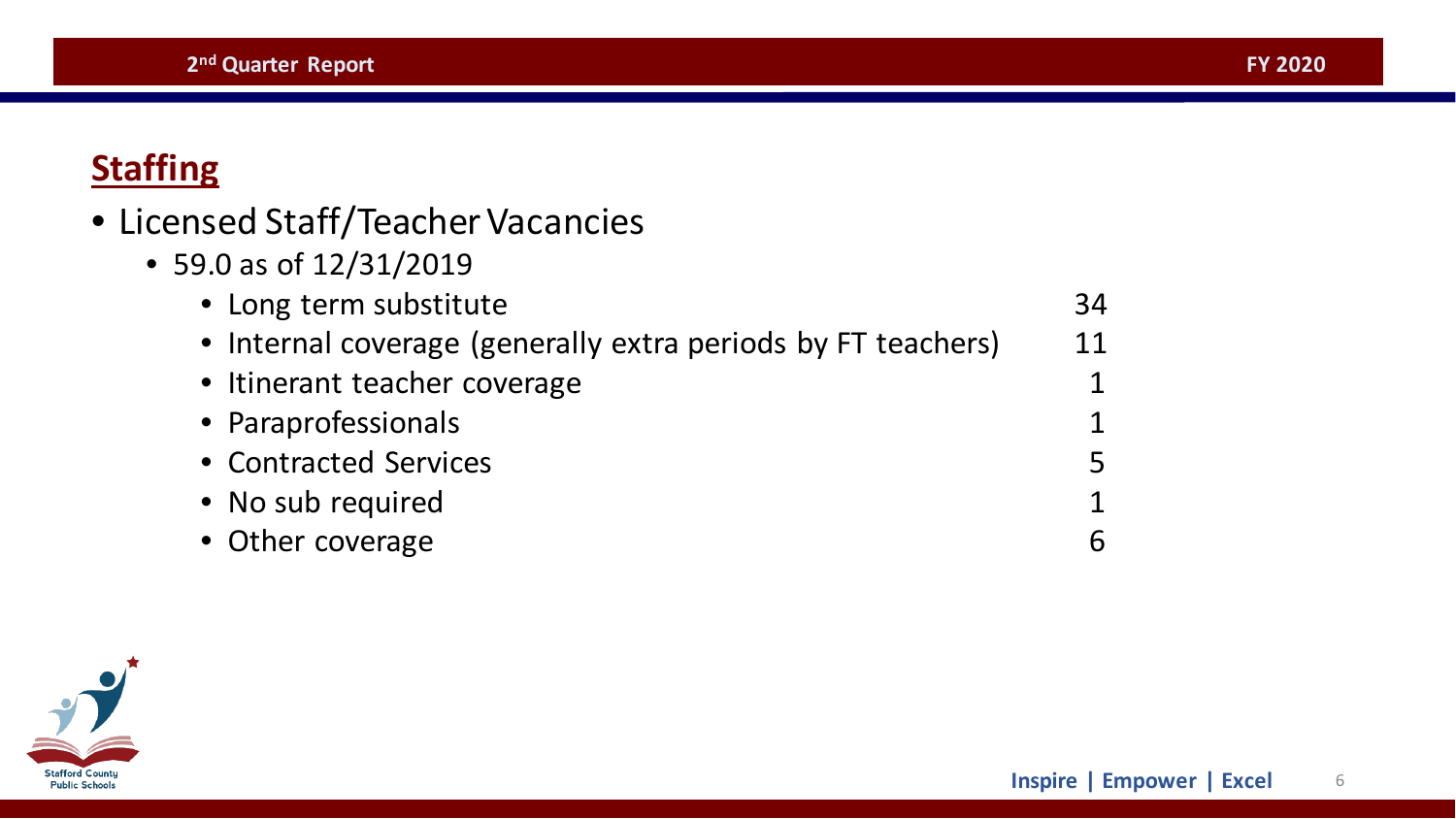### **Staffing**

- Additional Positions (2<sup>nd</sup> Qtr)
	- Teachers (8.1)
	- Behavioral Specialist (3.0)
	- ESOL Teachers (4.0)
	- Admin Assistant Support (2.0)
		- Transportation
		- Communications

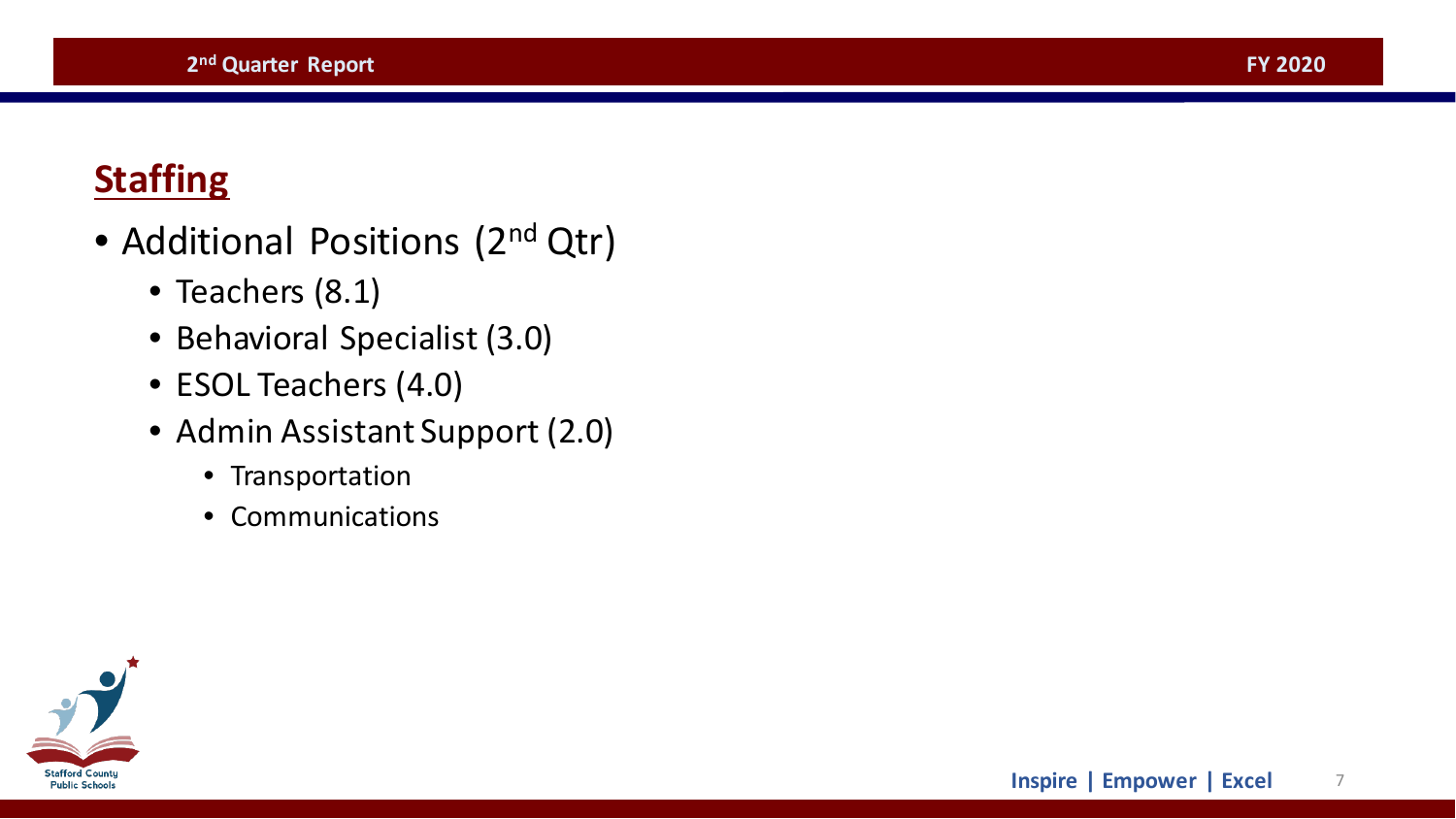#### **Upcoming Items**

- Items to be considered at next FABC
	- FY 2019 operating carryover fund request
	- Health benefit fund savings from prior years
	- Present detailed quarterly report
- Staff to present  $2^{nd}$  quarter report to BOS January  $21^{st}$
- 3<sup>rd</sup> Quarter Report May 2020